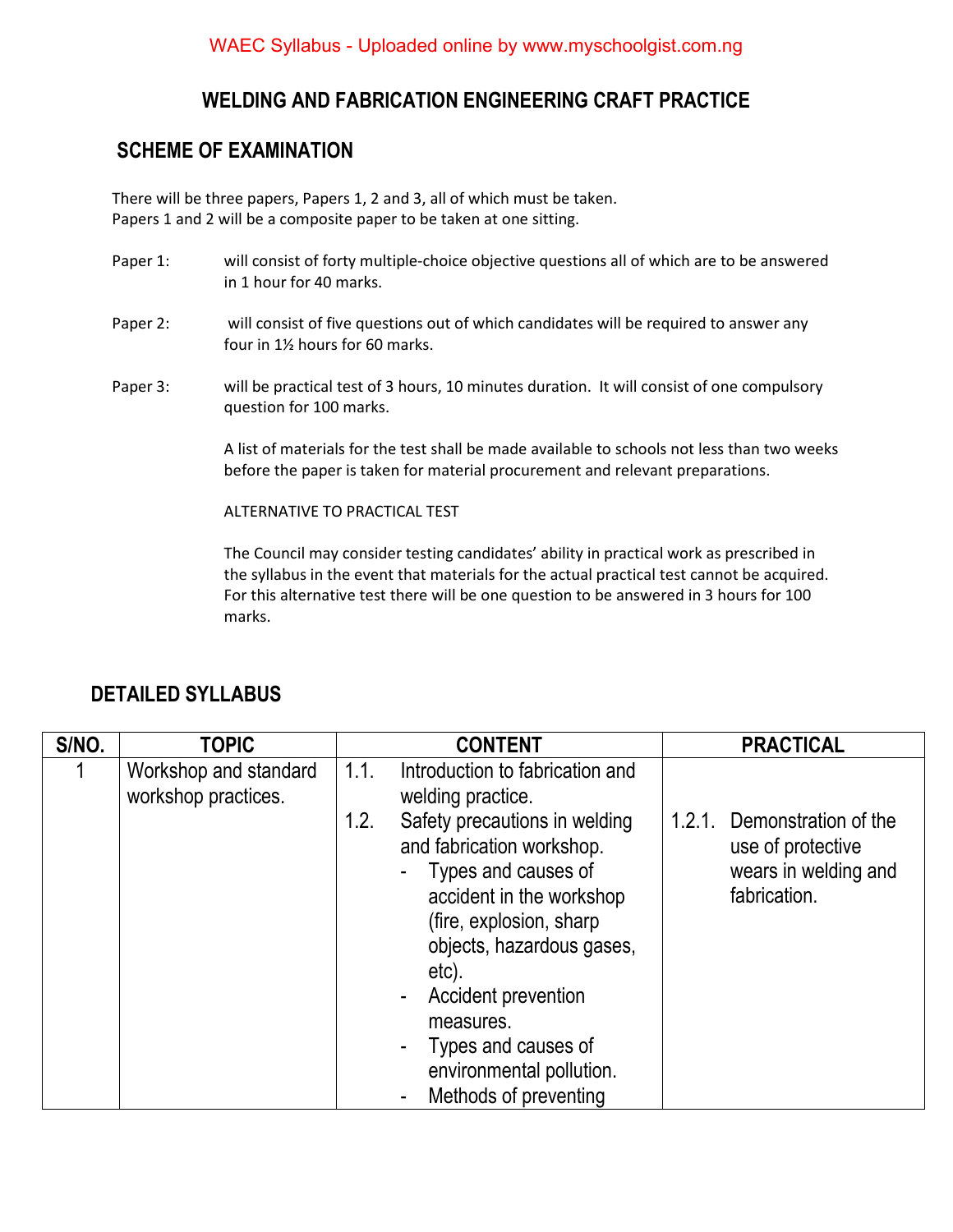|                |                                                    | 1.3.<br>$1.4$ .<br>1.5. | environmental pollution.<br>Safety facilities and<br>protective wears.<br>Workshop layout (fabrication<br>and welding).<br>Standard welding codes and<br>symbols.<br>First-Aid administration in the<br>workshop.                     | 1.5.1.           | Demonstration of the<br>use of first aid in the<br>workshop.                                           |
|----------------|----------------------------------------------------|-------------------------|---------------------------------------------------------------------------------------------------------------------------------------------------------------------------------------------------------------------------------------|------------------|--------------------------------------------------------------------------------------------------------|
| $\overline{2}$ | Properties of metals and<br>selection.             | 2.1<br>2.2.             | Ferrous and non-ferrous<br>metals (steel, aluminum, cast<br>iron, copper and zinc, tin, alloy<br>steel).<br>Properties of metals (ductility,<br>hardness, toughness,<br>malleability, fusion and<br>tenacity, brittleness, elasticity | 2.1.1            | Identification of<br>ferrous and non-<br>ferrous metals.                                               |
|                |                                                    | 2.3.<br>2.4.            | and plasticity).<br>Sheet metal (aluminum, mild<br>steel, brass)<br>concept of sheet metal<br>gauges of sheet metal<br>Selection of suitable metals for<br>specific jobs.                                                             |                  |                                                                                                        |
|                |                                                    | 2.5                     | Heat treatment of metals<br>(hardening, annealing,<br>normalizing, tempering and<br>case-hardening, etc.)                                                                                                                             |                  | 2.5.1. Annealing,<br>Hardening and<br>Normalizing of metals                                            |
| 3              | Tools and Equipment in<br>Fabrication and Welding. | 3.1.<br>3.2.<br>3.3.    | Identification of tools and<br>equipment for fabrication and<br>welding.<br>Equipment set-up for gas, arc<br>welding and fabrication.<br>Job holding devices for<br>fabrication and welding.                                          | 3.1.1.           | Student to set up oxy<br>- acetylene equipment                                                         |
|                |                                                    | 3.4.<br>3.5.            | Measuring instruments,<br>marking out and cutting tools.<br>Identification of parts and                                                                                                                                               | 3.4.1.<br>3.5.1. | Demonstration of the<br>use of measuring,<br>marking out and<br>cutting tools.<br>Demonstration of the |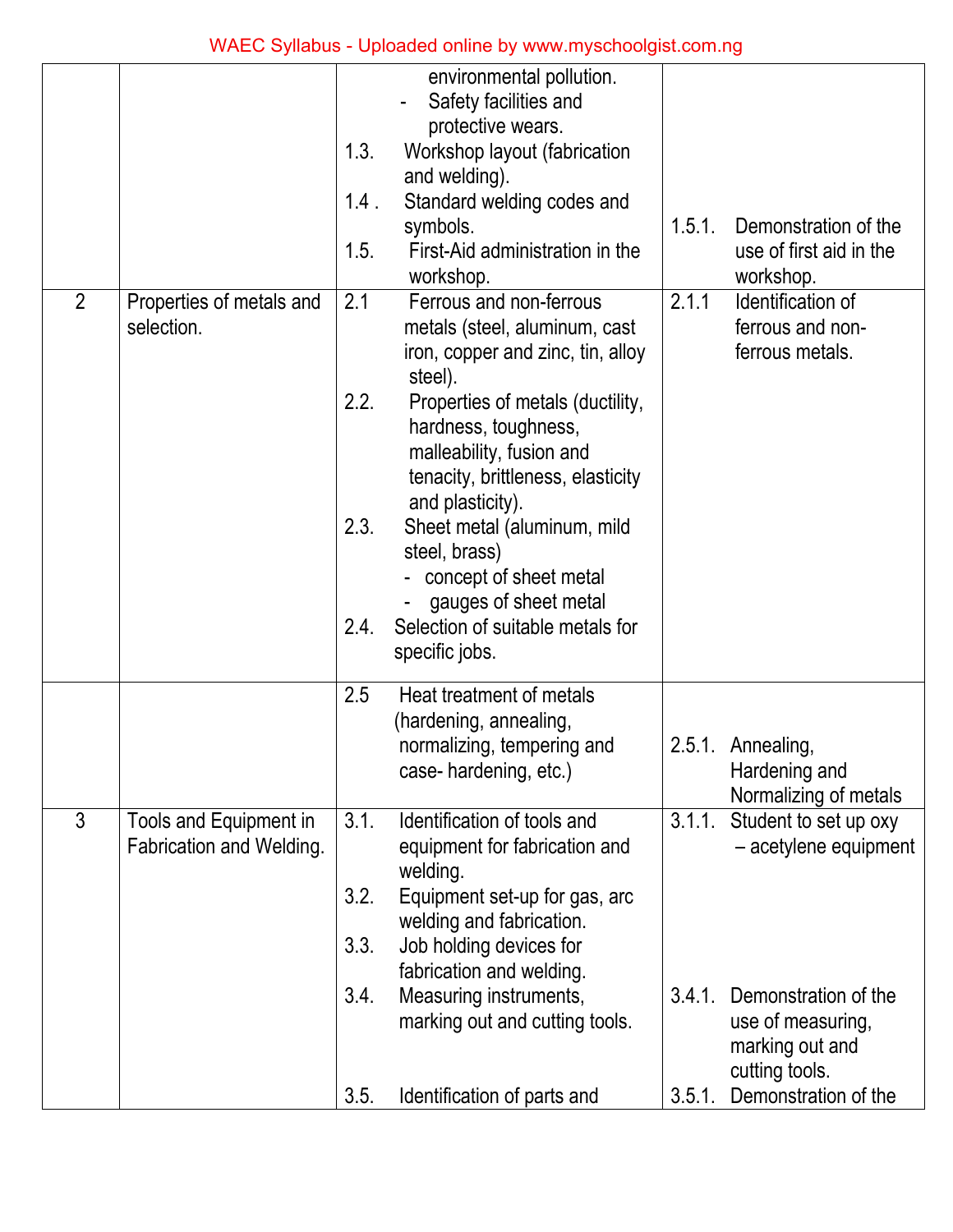|                |                                                  |      | accessories for gas and arc<br>welding.                    |        | preparation of<br>ace-tylene gas from       |
|----------------|--------------------------------------------------|------|------------------------------------------------------------|--------|---------------------------------------------|
|                |                                                  |      |                                                            |        | carbide.                                    |
|                |                                                  | 3.6. | Maintenance procedure for arc                              |        |                                             |
|                |                                                  |      | and gas (oxy-acetylene)<br>welding equipments.             |        |                                             |
|                |                                                  | 3.7. | Preparation of acetylene gas                               |        |                                             |
|                |                                                  |      | from carbide.                                              |        |                                             |
|                |                                                  | 3.8. | Types of electrodes and their                              |        |                                             |
|                |                                                  |      | composition, their application,                            |        |                                             |
|                |                                                  |      | gauges of electrodes, selection                            |        |                                             |
|                |                                                  |      | of appropriate electrode for a<br>specific job.            |        |                                             |
|                |                                                  | 3.9. | Equipment for fault detection                              |        |                                             |
|                |                                                  |      | and trouble shooting in                                    |        |                                             |
|                |                                                  |      | fabrication and welding.                                   |        |                                             |
| $\overline{4}$ | Operations and                                   | 4.1. | Types of welding (Gas and Arc                              |        |                                             |
|                | <b>Techniques in Welding</b><br>and Fabrication. |      | welding), explanation of the<br>principles of gas and arc  |        |                                             |
|                |                                                  |      | welding and their differences                              |        |                                             |
|                |                                                  |      |                                                            |        |                                             |
|                |                                                  | 4.2. | Description of a typical                                   |        |                                             |
|                |                                                  |      | fabrication process.                                       |        |                                             |
|                |                                                  | 4.3. | Types of joints, joint methods                             | 4.3.1. | Demonstration of                            |
|                |                                                  |      | and application in welding and                             |        | various jobs cutting                        |
|                |                                                  |      | fabrication                                                |        | techniques.                                 |
|                |                                                  | 4.4. | Classification of marking out<br>techniques in welding and |        |                                             |
|                |                                                  |      | fabrications.                                              |        |                                             |
|                |                                                  | 4.5. | Description of the use of                                  |        |                                             |
|                |                                                  |      | templates for fabricated and                               |        |                                             |
|                |                                                  |      | welded assemblies.                                         |        |                                             |
|                |                                                  | 4.6. | Welding techniques and<br>application.                     | 4.6.1. | Students to weld using<br>both leftward and |
|                |                                                  |      |                                                            |        | rightward methods.                          |
|                |                                                  | 4.7. | Techniques in fabrication work                             | 4.7.1. | Students to work on                         |
|                |                                                  |      | Description of folding                                     |        | wire-edge projects.                         |
|                |                                                  |      | techniques and its                                         |        |                                             |
|                |                                                  |      | importance in fabrication<br>work.                         |        |                                             |
| 5              | <b>Fasteners</b>                                 | 5.1. | Permanent fasteners.                                       |        |                                             |
|                |                                                  |      |                                                            |        |                                             |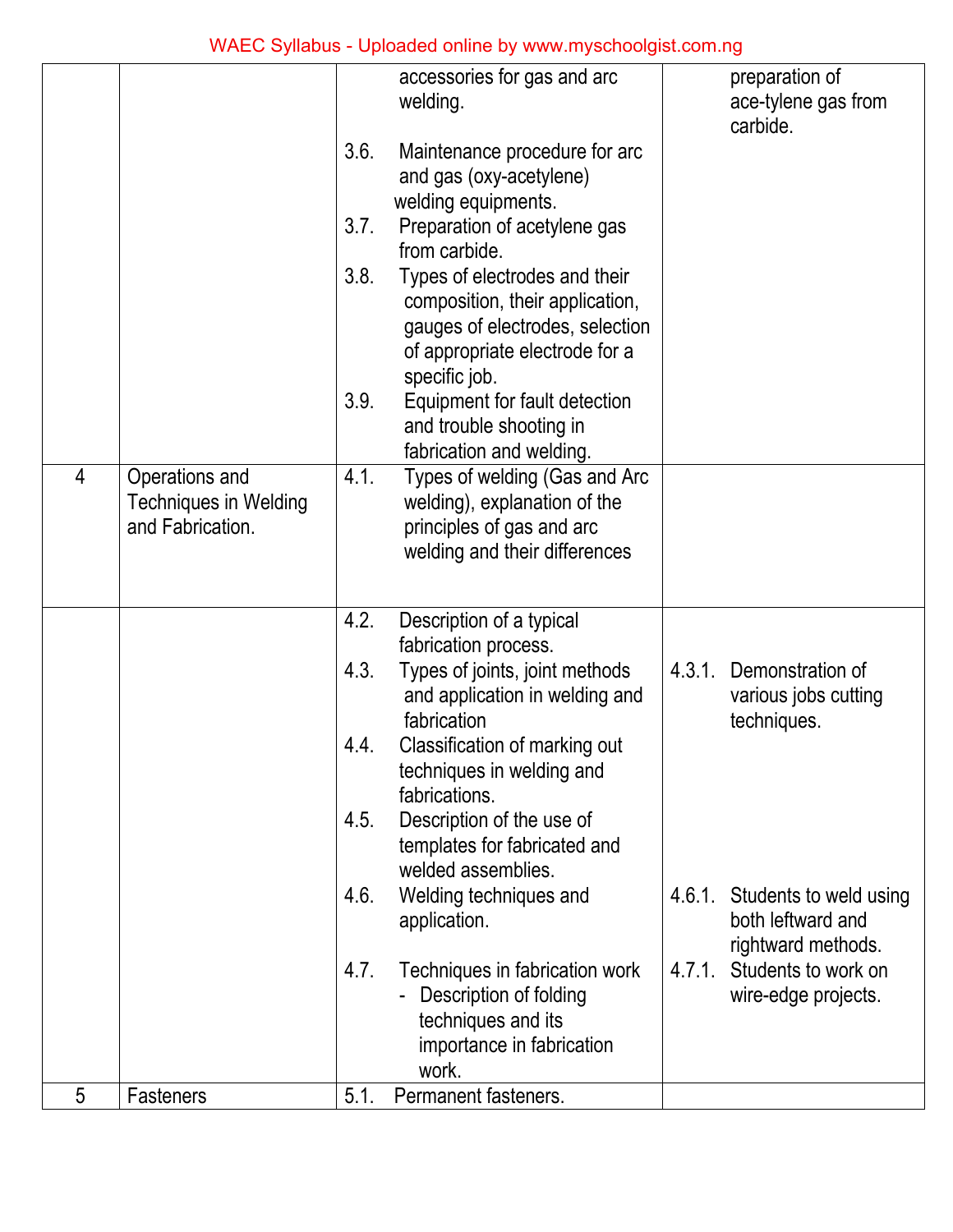|                | Classification of<br>(a)      | 5.2. | Temporary fasteners.              |        |                            |
|----------------|-------------------------------|------|-----------------------------------|--------|----------------------------|
|                | fasteners.                    | 5.3. | Types of rivets.                  | 5.4.1. | Students to produce        |
|                | Rivet and its<br>(b)          | 5.4. | Uses of rivets.                   |        | rivets joints.             |
|                | application                   | 5.5. | Description of bolts and nuts.    | 5.5.1. | Students to produce        |
|                | Bolt and nuts<br>(c)          | 5.6. | Uses of bolts and nuts            |        | bolts and nuts.            |
|                | (d)<br><b>Screws</b>          | 5.7. | Classes of rivets and screws.     |        |                            |
| 6              | <b>Forging Process</b>        | 6.1. | Definition of forging             |        |                            |
|                | - Introduction to forging     | 6.2. | Forging tools and equipment       |        |                            |
|                |                               |      | (furnace, swages, fullers,        |        |                            |
|                |                               |      | flatters and tongs).              |        |                            |
|                |                               | 6.3. | Forging process                   |        | 6.3.1. Students to form an |
|                |                               |      | - upsetting.                      |        | eye.                       |
|                |                               |      | - drawing down                    |        |                            |
|                |                               |      | - twisting                        |        |                            |
|                |                               |      | - bending                         |        |                            |
|                |                               |      | - forging an eye.                 |        |                            |
| $\overline{7}$ | Preparation of welding        | 7.1. | Preparation of welding surfaces   |        |                            |
|                | surfaces and                  |      | by cleaning with wire brush,      |        |                            |
|                | environment.                  |      | emery cloth, files, scrappers and |        |                            |
|                |                               |      | grinding machine.                 |        |                            |
|                |                               | 7.2. | Preparation of edges for welding  | 7.2.1. | Preparation of single      |
|                |                               |      | e.g. single V, double V, fillets. |        | V surface for              |
|                |                               | 7.3. | Post surface preparation          |        | welding.                   |
|                |                               |      | - cleaning surface with wire      |        |                            |
|                |                               |      | brush                             |        |                            |
|                |                               |      | - oiling surface to protect from  |        |                            |
|                |                               |      | corrosion or rusting.             |        |                            |
|                |                               | 7.4. | Defect in welding surfaces        |        |                            |
|                |                               |      | (causes and remedies).            |        |                            |
|                |                               | 7.5. | Definition of welding             |        |                            |
|                |                               |      | environment                       |        |                            |
|                |                               |      | - awkward, unventilated,          |        |                            |
|                |                               |      | flammable material                |        |                            |
|                |                               |      | - slipery floor (oil/grease on    |        |                            |
|                |                               |      | floor)                            |        |                            |
|                |                               | 7.6. | Surface furnishing for            |        |                            |
|                |                               |      | fabrication and welding           |        |                            |
|                |                               |      | (painting, metal spraying,        |        |                            |
|                |                               |      | galvanizing and oiling).          |        |                            |
| 8              | <b>Practical Work/Project</b> | 8.1. | Marking of shapes (triangle,      |        |                            |
|                |                               |      | square and rectangle).            |        |                            |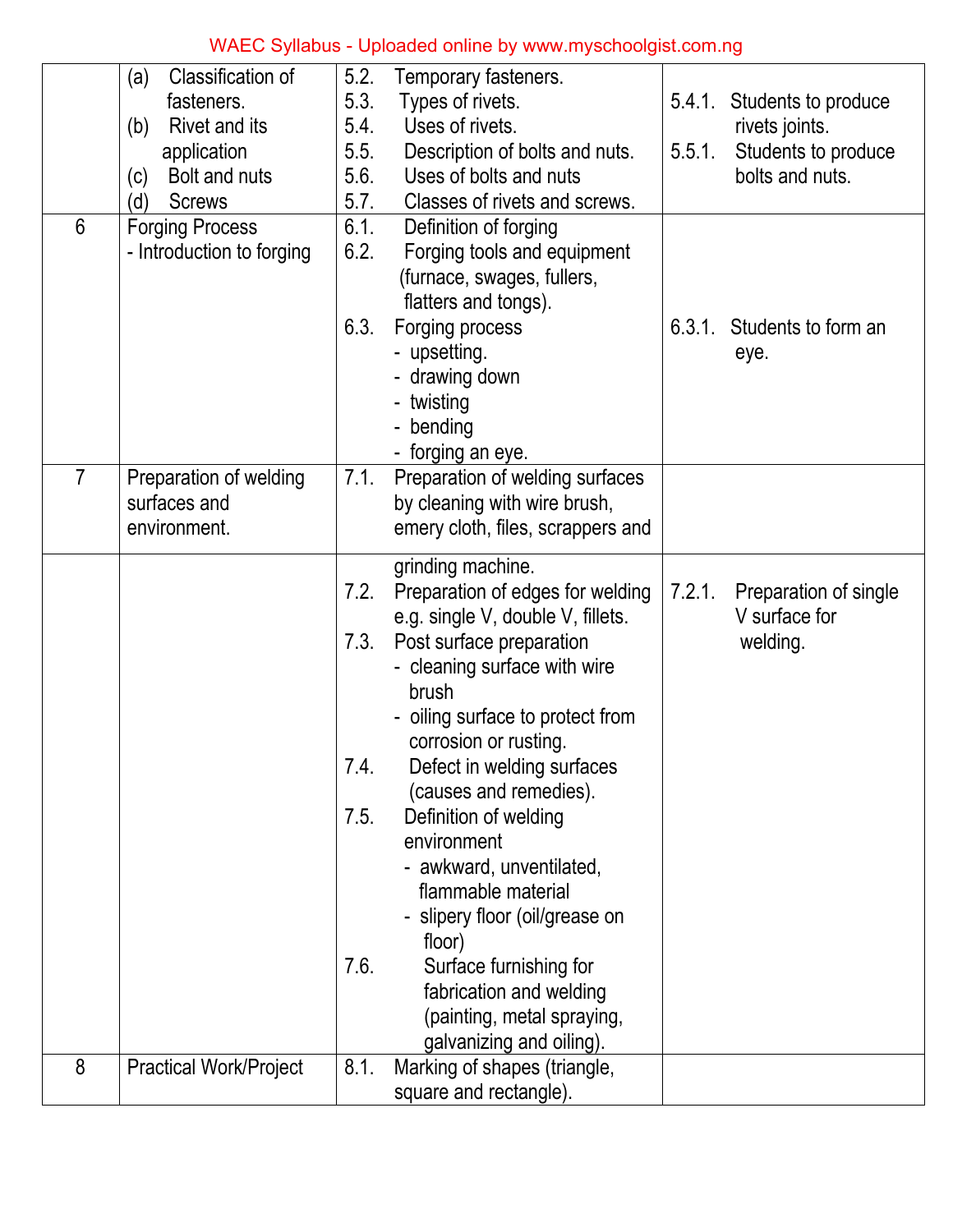|   |                  | 8.2. | Cutting and bending of triangles,<br>square and rectangles. |        |                     |
|---|------------------|------|-------------------------------------------------------------|--------|---------------------|
|   |                  | 8.3. | Soldering of sheet metals                                   |        |                     |
|   |                  | 8.4. | Welding of steel using arc                                  |        |                     |
|   |                  |      | welding.                                                    |        |                     |
|   |                  | 8.5. | Welding of steel using gas                                  |        |                     |
|   |                  |      | welding.                                                    |        |                     |
|   |                  | 8.6. | Fabrication of ferrous and non-                             |        |                     |
|   |                  |      | ferrous metals into required                                |        |                     |
|   |                  |      | shapes.                                                     |        |                     |
|   |                  | 8.7  | Suggested projects (students to                             |        |                     |
|   |                  |      | produce the following):                                     |        |                     |
|   |                  |      | - named plate                                               |        |                     |
|   |                  |      | - trinket box                                               |        |                     |
|   |                  |      | - funnel                                                    |        |                     |
|   |                  |      | - kitchen stool                                             |        |                     |
|   |                  |      | - car stopper                                               |        |                     |
|   |                  |      | - metal rake                                                |        |                     |
|   |                  |      | - scoop                                                     |        |                     |
|   |                  |      | - hinges                                                    |        |                     |
|   |                  |      | - charcoal stove, etc.                                      |        |                     |
| 9 | <b>Business</b>  | 9.1. | Definition of                                               |        |                     |
|   | Entrepreneurship |      | - entrepreneurship                                          |        |                     |
|   | Opportunity      |      | - employer                                                  |        |                     |
|   |                  |      | - employee.                                                 |        |                     |
|   |                  | 9.2  | Enterprises                                                 |        |                     |
|   |                  |      | - small scale enterprise                                    |        |                     |
|   |                  |      | - medium scale enterprise                                   |        |                     |
|   |                  |      | - large scale enterprise                                    | 9.3.1. | Site visitations to |
|   |                  | 9.3. | Factors for setting a workshop                              |        | existing enterprise |
|   |                  |      | (cost, site, weather, material,                             |        | (small, medium or   |
|   |                  |      | manpower, market, source of                                 |        | large scale         |
|   |                  |      | power, transportations.                                     |        | enterprise)         |

## **LIST OF FACILITIES AND MAJOR EQUIPMENT/MATERIALS REQUIRED:**

| <u>S/N</u> |                 |    | <u>S/N</u> |                        | <u>QTY</u> | <u>S/N</u> |                 | <u>Q1</u> | <u>S/N</u> |              | QTY |
|------------|-----------------|----|------------|------------------------|------------|------------|-----------------|-----------|------------|--------------|-----|
|            |                 |    |            |                        |            |            |                 |           |            |              |     |
|            |                 |    |            |                        |            |            |                 |           |            |              |     |
|            | <b>Hammers</b>  | 20 | ⇁          | <b>Bending rollers</b> |            | 33         | Combined set    |           | 48         | <b>Bench</b> |     |
|            | (various types) |    |            |                        |            |            | of cutting      |           |            | grinding     |     |
|            |                 |    |            |                        |            |            | welding outfits |           |            | Machine      |     |
|            | Try squares     | 20 | 18         | Bench mounted          |            | 34         | Regulators with |           | 49         | Electrode    | 10  |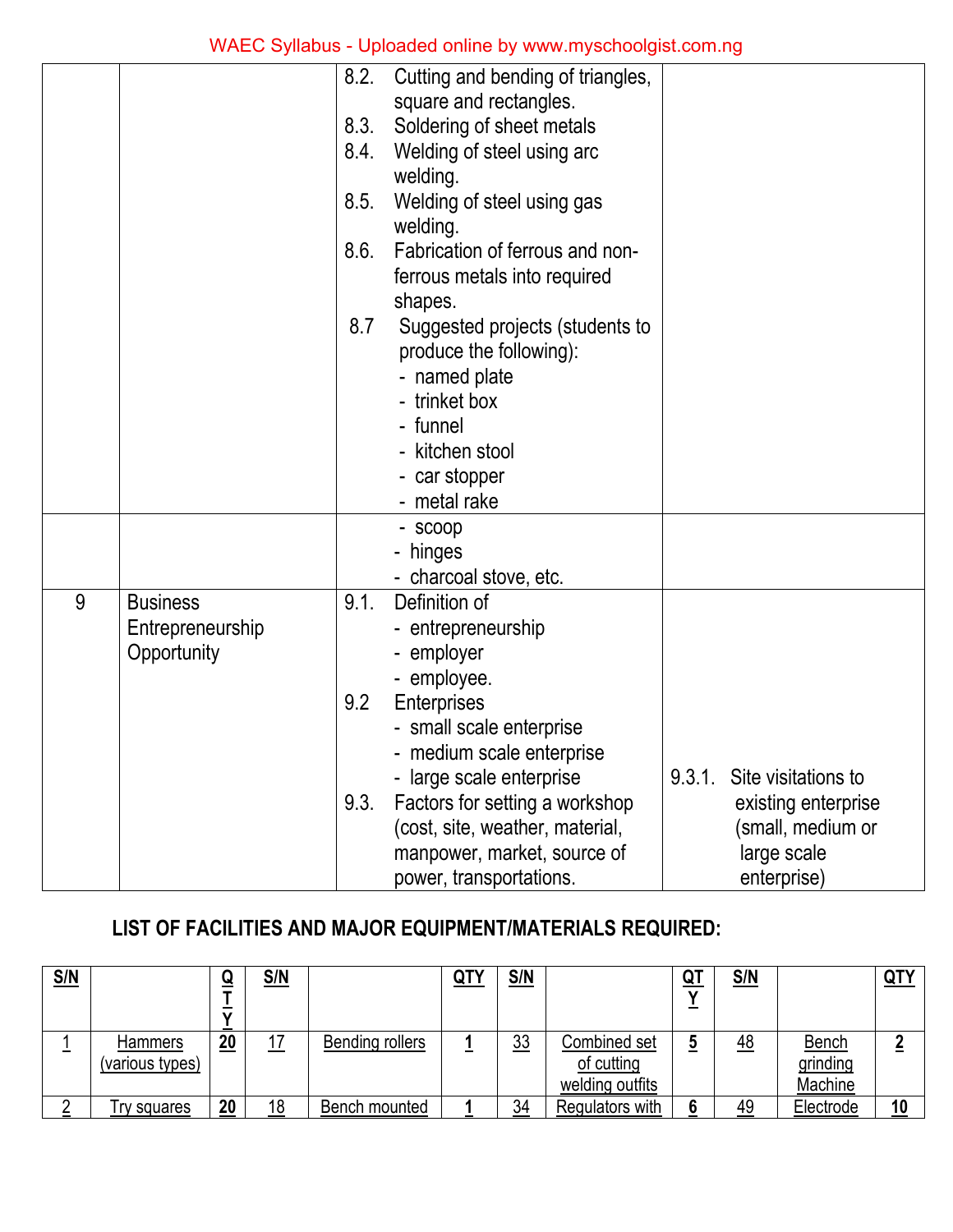|                 |                                  |                   |                | cone roller                                        |                          |                | flow meters              |                |                  | Holders                                                   |                  |
|-----------------|----------------------------------|-------------------|----------------|----------------------------------------------------|--------------------------|----------------|--------------------------|----------------|------------------|-----------------------------------------------------------|------------------|
| $\underline{3}$ | Chisels                          | 15                | 19             | <b>Bench shares</b>                                | $\overline{2}$           | 35             | Water to                 | $\overline{1}$ | 50               | Electrode<br>drying oven                                  | $\overline{1}$   |
| $\overline{4}$  | Punches                          | 15                | 20             | Power hacksaw                                      | $\overline{1}$           |                | carbide<br>generator     |                | 51               | Pillar<br>Drilling<br>Machine                             | $\overline{2}$   |
| $\overline{5}$  | <b>Hand gloves</b>               | 30                | 21             | Vee blocks                                         | $\overline{5}$           | $\frac{36}{5}$ | Anvil                    | $\overline{3}$ | 52               | Smith open<br>forge                                       | $\overline{1}$   |
| $\underline{6}$ | <b>Straight edges</b>            | 20                | 22             | <b>Aprons</b>                                      | 50                       | $\frac{37}{2}$ | <b>Swage block</b>       | $\overline{1}$ | $\underline{53}$ | Vice<br>(bench)                                           | 20               |
| $\overline{I}$  | <b>Trammel</b><br><u>drivers</u> | $\overline{5}$    | 23             | O <sub>2</sub> CYLINDERS                           | $\overline{3}$           | 38             | Chipping<br>hammers      | 10             | 54               | <b>Bench type</b><br>grinding<br>Machine                  | $\overline{2}$   |
| 8               | Left and right<br>snips          | 20                | 24             | <b>Transformers</b><br>with rectifiers             | $\overline{5}$           | 39             | <b>Flatters</b>          | $\overline{5}$ | 55               | Double<br>ended<br>buffer and<br>polisher                 | $\mathbf{1}$     |
| $\overline{9}$  | <b>Straight snips</b>            | 15                | 25             | Hand shield and<br>Head caps                       | $\underline{10}$<br>each | 40             | Mole grip                | $\overline{5}$ | 56               | <b>Blow pipes</b><br>(low and<br><u>high</u><br>pressure) | $\overline{2}$   |
| 10              | Rule, Scriber<br>and dividers    | 20<br>$e$ a<br>ch | 26             | <b>Gas welding</b><br>goggles                      | $\underline{10}$         | 41             | Sledge<br><b>Hammers</b> | $\overline{5}$ | 57               | Files<br>assorted                                         | <u>100</u>       |
| 11              | Hand nibbling<br>machine         | $\overline{5}$    | 27             | Double cylinder<br>Trolley                         | $\overline{5}$           | 42             | Plain goggles            | 20             | 58               | Acetylene<br>Cylinder                                     | $\overline{3}$   |
| 12              | Wire brushes                     | 50                | $\frac{28}{2}$ | Oxygen<br>regulators                               | $\overline{5}$           | 43             | $G - clamp$              | $\overline{5}$ | 50               | Parallel<br>Clamp                                         | $\overline{5}$   |
| 13              | Pliers-assorted                  | 20                | 29             | Acetylene<br>regulators                            | $\overline{5}$           | 44             | First-aid box            | $\overline{2}$ | 60               | <u>Toolmakers</u><br>clamp                                | $\overline{5}$   |
| 14              | <u>Tongs</u><br><b>Assorted</b>  | 15                | $\frac{30}{2}$ | Hoses, Clips and<br>all attachments<br>accessories | 10                       | 45             | Magnetic clamp           | $\overline{2}$ | 61               | <b>Mallets</b>                                            | $\overline{5}$   |
| 15              | Hacksaws and<br>blades           | 60                | $\frac{31}{2}$ | DC generators<br>with all<br>connections           | $\overline{5}$           | $\frac{46}{5}$ | Self grip pliers         | $\overline{5}$ | 62               | <b>Work</b><br>bench                                      | $\underline{10}$ |
| 16              | Guillotine                       | $\overline{1}$    | 32             | AC<br><b>Transformers</b>                          | $\overline{5}$           | 47             | <b>Folding bars</b>      | $\overline{2}$ | 63               | Fire<br>Extinguishe                                       | $\overline{4}$   |
|                 |                                  |                   |                |                                                    |                          |                |                          |                | 64               | Sand<br>bucket                                            | $\overline{4}$   |
|                 |                                  |                   |                |                                                    |                          |                |                          |                | 65               | Cramp<br>Folding<br>Machine                               | 20               |
|                 |                                  |                   |                |                                                    |                          |                |                          |                | 66               | Riveting<br>Pliers                                        | $\overline{5}$   |
|                 |                                  |                   |                |                                                    |                          |                |                          |                | 67               | <b>Riveting set</b>                                       | $\overline{2}$   |